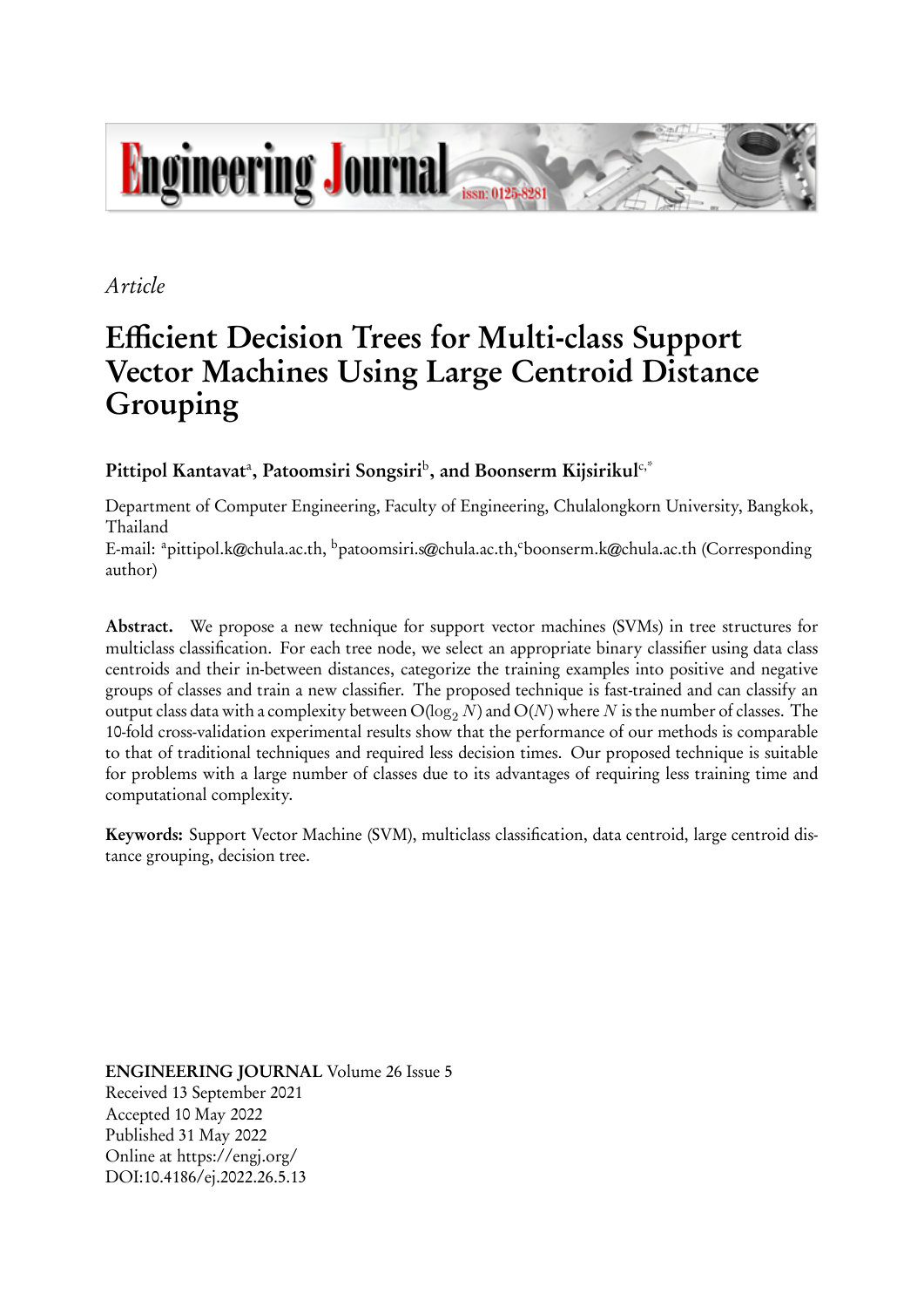### **1. Introduction**

The support vector machine (SVM) [1, 2] is a statistical learning algorithm that generates a hyperplane to separate the set of positive and negative data and maximize the margin between them. We can use the SVM to solve problems with more than two classes by applying multiclass learning techniques, for which two main approaches are used: solving a single optimization problem [1, 3, 4] and combining a group of several binary SVMs. However, Hsu and Lin [5] indicated that the latter approach is more practical for the real problems.

There are several widely used multiclass techniques. The One-Versus-One technique (OVO) [6] trains *N ×* (*N −* 1)*/*2 binary classifiers for an *N*-class problem; each pairwise classifier is constructed from two out of *N* corresponding classes, and it learns to distinguish the two classes. In the classification phase, the voting process called Max-Wins [7] is conducted by selecting a class with the highest voting score. One-Versus-All (OVA) trains *N* binary classifiers for an *N*-class problem, and each classifier is trained with samples of one class as positive samples and all samples from the other classes as negative samples. The output class is determined by choosing the class with the highest classification score. Several modifications/enhancements have been proposed based on OVA and OVO. Hastie and Tibshirani [8] used the joint probability for estimating the pairwise classes and improving the accuracy of the original OVO. Kumar and Gopal [9] proposed a method of reducing the training time of OVA. In this research, our proposed method is also based on the OVO technique.

Among the traditional multiclass techniques, OVO generally provides higher accuracy. However, it consumes more processing time because the required computational time is  $O(N^2)$  where N is the number of classes. Many researchers have proposed the alternative techniques based on OVO to reduce the computational time. Decision Directed Acyclic Graph (DDAG) [10], Adaptive Directed Acyclic Graph (ADAG) [11] and Optimized DDAG [12] use only  $N-1$  classifiers to perform a classification. Although they require less computational time, the classification accuracy is sacrificed as a trade-off.

The concept of the decision tree structure can be applied to OVO-based multiclass classification. The benefit of the tree structure is that we can eliminate more than one nonanswer class at one processing node of the tree, which will lead to lower than O(*N*) classification time. The Binary Tree of SVM (BTS) [13] constructs the classification tree using the OVO node selected randomly or by the smallest distance to the centroid of all training data. The information-based dichotomization tree [14] constructs the OVO-based classification tree using entropy. The adaptive binary tree [15] calculates and selects the classifiers with the lowest average number of support vectors in the tree construction. The optimal decision tree-based multiclass SVM [16] applies statistical measurement indicators in the classifier selections at each tree node. The informationbased decision tree (IB-DTree) and the informationbased and generalization-error estimation decision tree (IBGE-DTree) [17] are constructed by selecting binary classifiers using entropy and generalization error estimation. IB-DTree and IBGE-DTree also proposed a new classifier training method for use in the classification phase called "class-grouping-by-majority", which can provide a decision tree with a small tree-depth.

Many techniques that construct a tree-structure SVM using OVA classifiers or clustering techniques have been proposed. The decision-tree-based SVM [18] groups classes by calculating the Euclidian distance and Mahalanobis distance as a separability measure. Support vector machines with binary tree architectures [19] apply kernel-based self-organizing maps for the tree construction. The SVM binary decision tree [20] constructs a tree by calculating class centroids in the kernel space. The half-against-half multiclass SVM [21] constructs a hierarchy structure for the classification by dividing data classes into two groups equally. The multi-statemapping multiclass SVM [22] applies kernel functions for constructing a tree SVM using the k-means algorithm. Decision tree based OVA [23] applies probabilistic output of the SVM to determine paths for a constructed tree. The single-space-mapped binary tree SVM [24] and the multi-space-mapped binary tree SVM [24] calculate the Euclidean distance to determine the set of hyper-parameters in the OVA-based approach. An efficient SVM [25] constructs a skewed binary tree to separate one class from other classes by evaluating the SVM function. OAA-SVM-MS [26] is a fast-training OAA-SVM using a generalization error calculated from geometrically ergodic Markov samples.

In this paper, we propose a multiclass classification technique using the tree structure inspired by IB-DTree and IBGE-DTree [17]. The key benefit of the new technique is that it consumes less training and classification complexity than traditional techniques. We evaluate our technique using twenty datasets from the UCI machine learning repository [27] and a dataset with a large number of classes, namely, Wikipedia Medium [28], and then compare our results with those of traditional techniques. The results show that our technique is very useful for the problems with a large number of classes or the problems requiring fast-classification speed.

This paper is organized as follows. Section 2 discusses the OVO-based multiclass SVM techniques using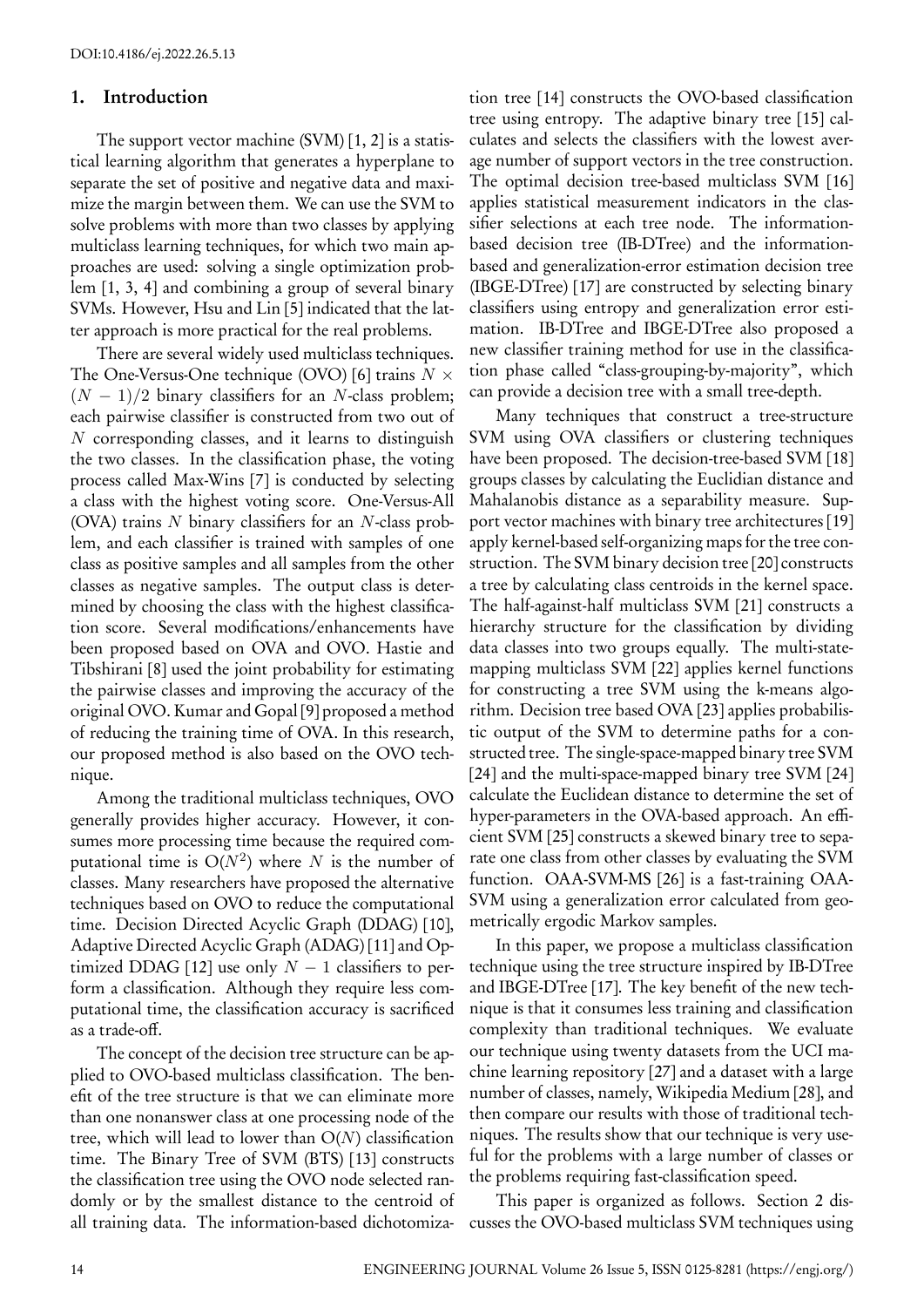tree structures. Section 3 presents our proposed technique. Section 4 provides the experimental details and results. Section 5 summarizes our research.

#### **2. The OVO-Based Decision Tree SVM**

#### **2.1. Binary Tree of SVM**

The Binary Tree of SVM (BTS) [13] was proposed by Fei and Liu, and two proposed versions are BTS and c-BTS. At the root node of BTS, an OVO classifier will be randomly selected and used to separate the considered classes in the list into either positive or negative groups. However, examples of a particular class may not be separated to a single side of the chosen hyperplane and will be scattered to both positive and negative groups. In this case, the examples of that class will be duplicated to both left and right child nodes of the root node. At the child nodes, the same process will be continued until each leaf node in the tree contains only one class. For c-BTS, instead of randomly selecting the classifiers, it calculates the centroid of all data and then selects as the separating classifier, the (*i* vs *j*) classifier to which the centroids of class *i* and that of class *j* are nearest among all data centroids.



Fig. 1. The Illustration of the binary tree of SVM (BTS). Some data classes may be scattered at some node and appear in more than one leaf node. [13]

A possible example of BTS and c-BTS is illustrated in Fig. 1. At the root node, classifier 1 vs 2 is selected (randomly for BTS and via centroid calculation for c-BTS). Classes 1 and 4 and classes 2 and 3 are grouped together as positive and negative groups, respectively.

However, classes 5 and 6 cannot be separated into a single side and are allowed to be duplicated to both positive and negative child nodes. The same process to the root node recursively continues until finished.

According to [13], the final tree structure of BTS and c-BTS depends on threshold configurations. A higher threshold will allow the more duplicating class leaf nodes, resulting in higher classification accuracy but consuming more computational time.

#### **2.2. Information-Based Dichotomization**

The information-based dichotomization (IBD) [14] was proposed by Songsiri et al. and is also a multiclass classification tree. Each node of the tree will be selected from OVO classifiers using the entropy values, which are calculated based on the training data. Using entropy information will enable a class with a high probability of occurrence to be classified first in each level. By using this strategy, the expected classification times to derive an answer to the tree will be  $O(log_2 N)$  in theory.

However, if a selected OVO classifier is not able to perfectly separate all training data of one class into a single side of the hyperplane, then the expected scenario may not be obtained. To address this situation, IBD applies the tree pruning algorithm, which allows for the elimination of some minor examples whose percentage of the minority is less than the optimal pruning threshold *P*. However, finding the parameter *P* that can preserve all useful information is not an easy task. In addition to the tree pruning algorithm, IBD also presents another parameter *R* which is called the optimal range of generalization performance of classifiers to select OVO classifiers with low generalization performance. Both parameters *P* and *R* can be acquired using the *k*-fold cross validation process.

#### **2.3. Information-Based Decision Tree**

The information-based decision tree (IB-DTree) [17] selects OVO pairwise classifiers with the lowest entropy in the same way as IBD [14]. However, instead of using them for both the training phase and classification phase, IB-DTree uses them only in the training phase as initial classifiers *h* for the method called "class-groupingby-majority". This method uses classifier *h* to separate training examples into groups of positive-class and negative-class. Then, the final classifier *h ′* will be trained using the positive-class group and negative-class group. As a result, a classification tree constructed by IB-DTree contains no duplicated class leaf-nodes and has a small depth.

The IB-DTree can output classification results within a relatively limited decision time. However, it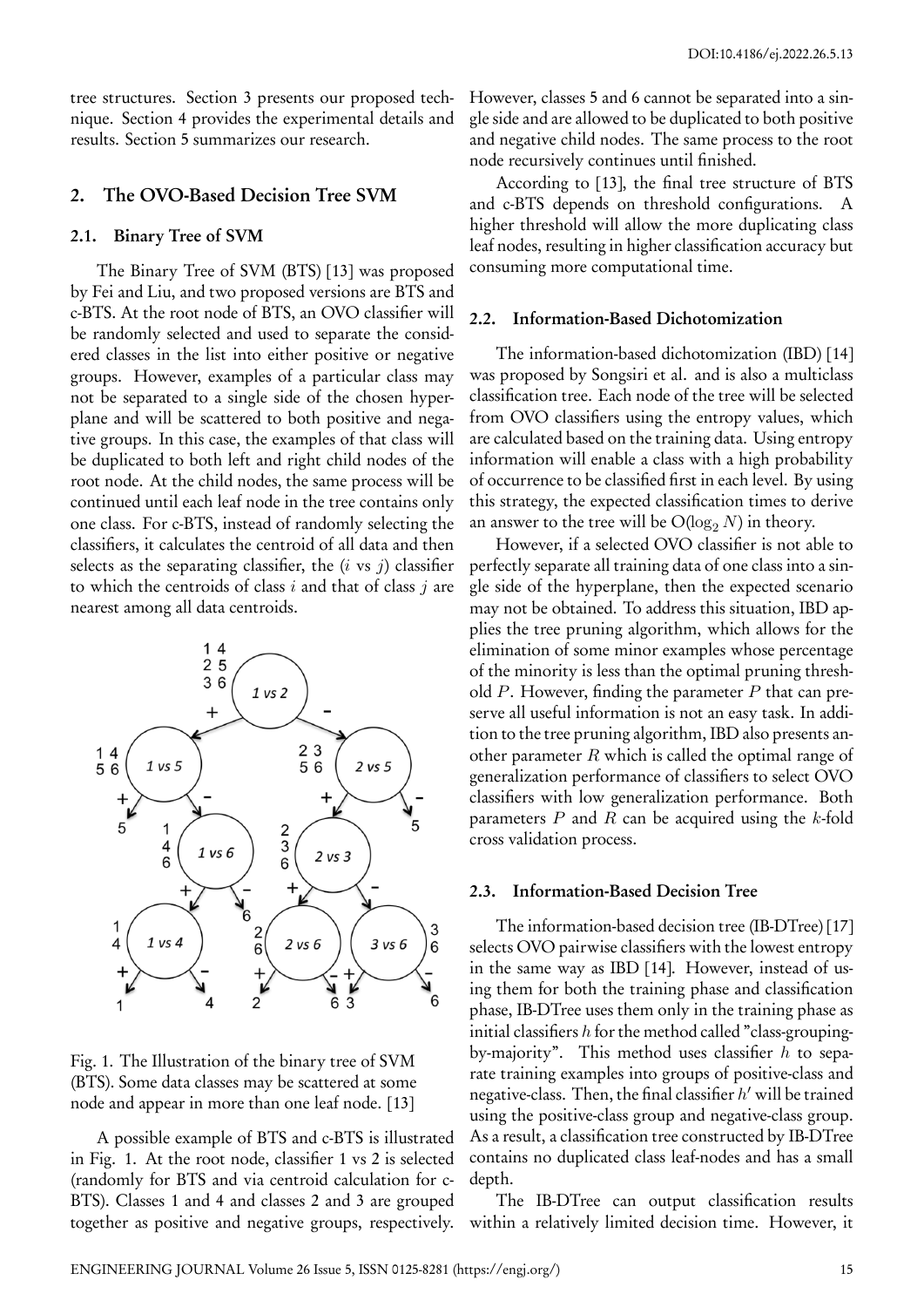consumes considerable computation time in the training phase. In the initializing step, all OAO pairwise classifiers are trained for use in the tree. In the construction step, IB-DTree needs to calculate entropy using all training data in *K* candidate classes for each tree node. Because all binary classifiers (*i* vs *j*) in *K* are considered, the number of calculations per node is  $K \times (K-1)/2$ times. As a result, IB-DTree might be an inappropriate option for problems with large a number of classes.

## **2.4. Information-Based and Generalization-Error Estimation Decision Tree**

The information-based and generalization error decision tree (IBGE-DTree) [17] constructs a classification tree using entropy and class-grouping-by-majority, such as IB-DTree. However, instead of selecting only one initial classifier with the lowest entropy, IBGE-DTree sorts all considering classifiers by entropy and selects a number of classifiers with low entropy as initial classifiers *hs*. Then, IBGE-DTree applies the class-grouping-bymajority method to all initial classifiers *h<sup>s</sup>* and obtains the final classifiers  $h'_s$ . Finally, the classifier with the lowest estimated generalization error [29, 30] will be selected for use in the classification phase.

Regarding classification performance, IBGE-DTree provides better classification outputs than IB-DTree with the same decision time. However, it consumes more computational time than IB-DTree for the training process. IBGE-DTree prepares all OAO pairwise classifiers in the initializing step and calculates entropy for *K* candidate classes similar to IB-DTree. However, as IBGE-DTree processes the class-grouping-bymajority method many times in one node, it consumes more computational time than IB-DTree in the training phase.

#### **3. Proposed Methods**

We propose an OVO-based multiclass classification technique using a tree-structure named the largestcentroid-distance-grouping decision tree (LCDG-DTree). At the beginning of the tree construction, we calculate each data class centroid *c<sup>i</sup>* using Eq. (1).

$$
c_i = \frac{1}{|X_i|} \sum_{x \in X_i} x \tag{1}
$$

where  $X_i$  is the set of training examples in class  $i$  and *| X<sup>i</sup> |* is the number of examples in class *i*. Then, all Euclidean distances between each pair of class centroids  $d(c_i, c_j)$  are calculated using Eq. (2).

$$
d(c_i, c_j) = || c_i - c_j ||
$$
 (2)

At each tree node, we select the classifier with the largest centroid distance between the pairwise classes to be the *initial classifier*. For the next step, we use the initial classifier to separate all considered classes into either positive or negative groups. In this step, some considered classes may scatter on both sides of the initial classifier and the tree depth is unnecessarily increased. To avoid this situation, we use the mechanism called the class-grouping-by-majority [17] in Algorithm 1. The class-grouping-by-majority method groups all training data of the considered classes together, either positive or negative group. Then, the final classifier *h ′* is trained using groups of positive and negative classes. Therefore, training a decision tree using this method will prevent the generation of a tree with duplicated class leaf nodes and the tree depth will not be increased unnecessarily. Thus, the decision times required to determine the answer class is decreased and the cumulative errors of the classification are also decreased.

Figure 2 illustrates the construction of LCDG-DTree by applying the same technique as in Fig. 1. At the root node, classifier 1 vs 2 is selected as the initial classifier *h* and it then is used to label all data of class 1 to class 6. All data of classes 2 and 3 are labeled as positive, while all data of classes 1 and 4 are labeled as negative. In this case, suppose that the majority of class 5 is on the positive side, while the majority of class 6 is on the negative side. Thus,  $(2, 3, 5)$  vs  $(1, 4, 6)$  is trained as the final classifier *h ′* for the root node. For the next step, classes (2, 3, 5) will be processed as the left child node, and classes (1, 4, 6) will be processed as the right child node. The recursive process continues until finished, and there is no leaf node with a duplicated class in the tree.



Fig. 2. The Illustration of The Largest-Centroid-Distance-Grouping Decision Tree (LCDG-DTree). Note that there is no leaf node with duplicated class.

The pseudocode of LCDG-DTree is described in Al-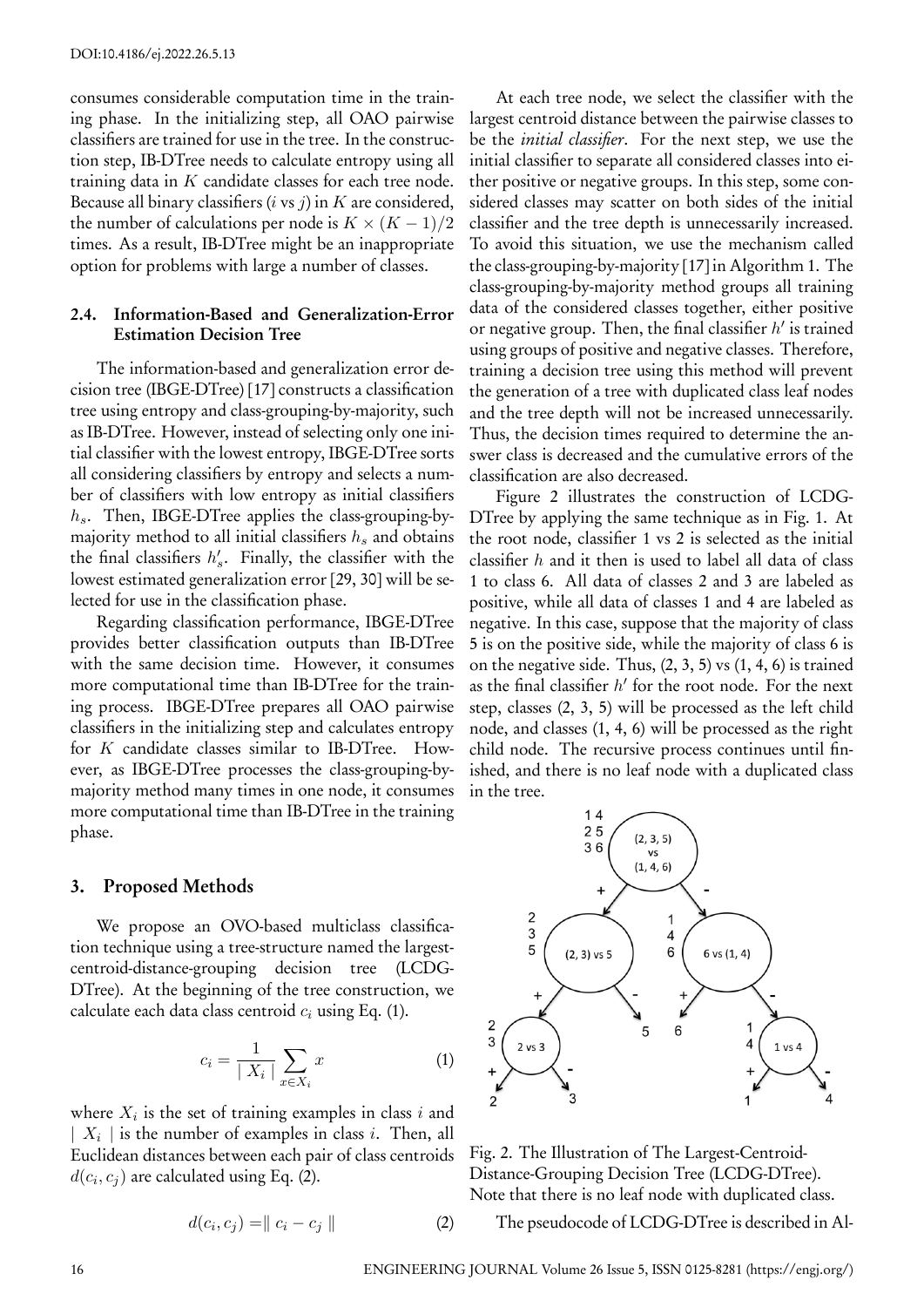| <b>Algorithm 1</b> Class-grouping-by-majority [17]                                             |
|------------------------------------------------------------------------------------------------|
| 1: procedure Class-grouping-by-majority (selected classifier $h$ , candidate classes $K$ )     |
| Initialize set of positive classes $P = \emptyset$ and set of negative classes $N = \emptyset$ |
| for each class $i \in K$ :-<br>3:                                                              |
| Label all data of class i to $(+)$ and $(-)$ separated by initial classifier h                 |
| $p \leftarrow \text{count}(+), n \leftarrow \text{count}(-)$                                   |
| if $(p > n)$ then $P \leftarrow P \cup \{i\}$                                                  |
| else $N \leftarrow N \cup \{i\}$                                                               |
| end for                                                                                        |
| Train final classifier $h' = (P \text{ vs } N)$                                                |
| return $h', P, N$<br>10:                                                                       |
| 11: end procedure                                                                              |
|                                                                                                |

gorithm 2. At the beginning of the LCDG-DTree algorithm, the centroid of each class and the distances between them are calculated in lines 2-3. Then, tree *T* with the *Root* node and the set of candidate classes *C* are initialized in lines 4-5. The recursive process of tree construction starts in line 6 by calling the procedure in lines 9-18. First, the initial classifier *h* with the largest centroid distance will be selected in line 11. Second, the final classifier *h ′* is trained using the group of positive training data *P* and negative training data *N* acquired by class-grouping-by-majority in line 12. Finally, the recursive process for the left/right child node for the positive/negative class groups is called in lines 14-17. The tree construction process is terminated when the stopping conditions hold for all the child nodes in lines 16- 17.

The key benefit of LCDG-DTree relative to IB-DTree and IBGE-DTree is that it consumes less computation time in the training phase. There are two main mechanisms that are different from that in the original techniques. First, LCDG-DTree does not need to prepare all  $N \times (N-1)/2$  OVO binary classifiers in the initializing step for an *N*-class problem. Rather, only one binary classifier with the largest centroid distance is created and assigned as the initial classifier *h* per node. Hence, the total number of OVO pairwise classifiers that will be created in a tree is *N*-1. Second, calculations are not required for each node of the construction step, because all centroid distances between each pair of classes have already been precalculated in the initializing step. As a result, LCDG-DTree is more appropriate for problems with a large number of classes than IB-DTree and IBGE-DTree.

To demonstrate LCDG-DTree, we show trees constructed by the proposed technique using training data from the Mfeat-Factor and cardiotocography datasets. The Mfeat-Factor is a 10-class dataset with 200 examples in each class. Cardiotocography is a 10-class dataset in which the numbers of examples are 384, 579, 53, 81, 72, 332, 252, 107, 69 and 197. The constructed trees are

shown in Fig. 3 and Fig. 4. Note that the tree structures are constructed by the centroid distances between their classes, not the number of examples.



Fig. 3. LCDG-DTree constructed using the Mfeat-Factor dataset. The underlined numbers are classes that are selected for an initial classifier in each node.



Fig. 4. LCDG-DTree constructed using the cardiotocography dataset. The underlined numbers are classes that are selected for an initial classifier in each node.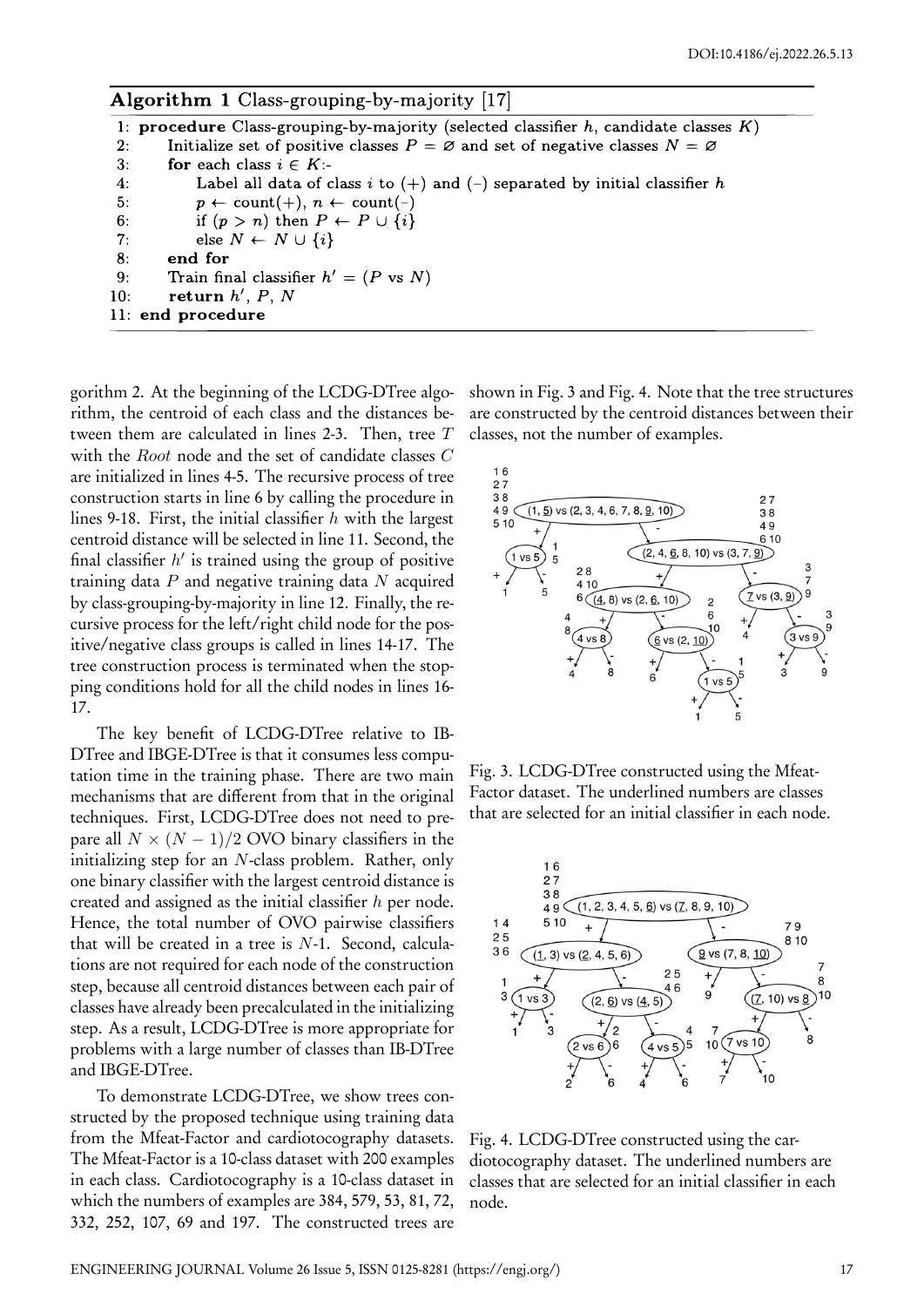## Algorithm 2 Largest-Centroid-Distance-Grouping Decision Tree (LCDG-DTree)

1: procedure LCDG-DTree

- $2:$ Calculate all of data centroids  $c_i$ ;  $i \in C = \{1, 2, 3, ..., N\}$
- $3:$ Calculate distances between class centroids  $d(c_i, c_j)$ ; i,  $j \in C$
- $4:$ Initialize the tree  $T$  with root node Root
- $5:$ Initialize the set of candidate output classes C
- $6:$ Construct Tree  $(Root, S)$
- $7:$ return  $T$
- 8: end procedure
- 9: procedure Construct Tree (node  $D$ , candidate classes  $K$ )
- $10:$ Sort the class centroid distance between each class in  $K$
- $11:$ initial classifier  $h \leftarrow$  create classifier (*i* vs *j*) with the largest centroid distance
- $12:$ final classifier h', positive classes P, negative classes  $N \leftarrow$  Class-grouping-by-majority(h,  $K)$
- $13:$ D.classifier  $\leftarrow h'$
- $14:$ Initialize new node L; D.left-child-node  $\leftarrow L$
- Initialize new node R; D.right-child-node  $\leftarrow$  R  $15:$
- $16:$ if  $|P| > 1$  then Construct Tree  $(L, P)$  else L is the leaf node with answer class P
- $17:$ if  $|N| > 1$  then Construct Tree  $(R, N)$  else R is the leaf node with answer class N
- 18: end procedure

#### **4. Experiments and Results**

We ran the experiments to compare our proposed method, LCDG-DTree, to the traditional strategies, i.e., OVO, OVA, DDAG, ADAG, IB-DTree, IBGE-DTree and LCDG-DTree. The smallest-centroid-distancegrouping decision tree (SCDG-DTree) is an alternate version of the centroid-based algorithm that constructs a tree in a similar way as LCDG-DTree but selects the pairwise classes with the smallest centroid distance instead of the largest distance.

We ran experiments based on 10-fold crossvalidation on twenty datasets from the UCI repository [27], as shown in Table 1. We also conducted an experiment using a dataset with a large number of classes, i.e., Wikipedia Medium [28], to compare the performance of OVA, LCDG-DTree and SCDG-DTree. The original version of Wikipedia medium is a text dataset. We used only the single-label examples and calculated the term frequency-inverse document frequency to represent the text [31]. We evaluated the classification accuracy by running 10-fold cross validation. We merged training data and test data into one group for each dataset and normalized the data to the range [-1, 1]. For twenty datasets from the UCI repository, we used the software package SVM<sup>light</sup> version 6.02<sup>[32]</sup> using the RBF kernel. The kernel parameter (*γ*) and regularization parameter *C* were selected from {0.001, 0.01, 0.1, 1, 10} and {1, 10, 100, 1000}. For the Wikipedia Medium dataset, we use a linear kernel with regularization parameter  $C = 1$ . For DDAG and ADAG, as the initial order of classes affects the classification accuracy, we randomly selected 50,000 initial orders and calculated the average classification

accuracy.

The results are shown in Tables 2-7. Table 2 shows the average classification accuracy results of 20 datasets from the UCI repository, while Table 3 shows the average classification accuracy results of Wikipedia Medium. Table 4 shows the win-lose-draw between the techniques under comparison. Table 5 shows the Friedman aligned ranks test [7] and the Hommel procedure [33], which were used to assess the accuracy of our method with the other tree-structure methods. Table 6 shows the Friedman aligned ranks test and the Hommel procedure, which were used to assess the error rate of our method with the other nontree-structure methods. Table 7 shows the average decision times that are used to determine the output class of testing examples.

In Table 2, a bold number indicates the highest accuracy in each dataset. The number in parentheses shows the ranking of each technique. The highest accuracy is obtained by OVO, followed by OVA, ADAG and DDAG. Among the tree structure techniques, IBGE-DTree provides the highest accuracy, while LCDG-DTree and IB-DTree are runners-up in performance. In Table 3, the results for the Wikipedia Medium dataset show that OVA yields higher classification accuracy than the LCDG-DTree and SCDG-DTree methods.

Table 4 shows the pairwise win-lose-draw between the techniques under comparison. The statistical tests indicate that OVO significantly outperforms all other techniques. Among the tree structure techniques, IBGE-DTree provides the highest accuracy results while SCDG-DTree underperforms relative to the other techniques.

Table 5 shows the rankings and adjusted *p*-values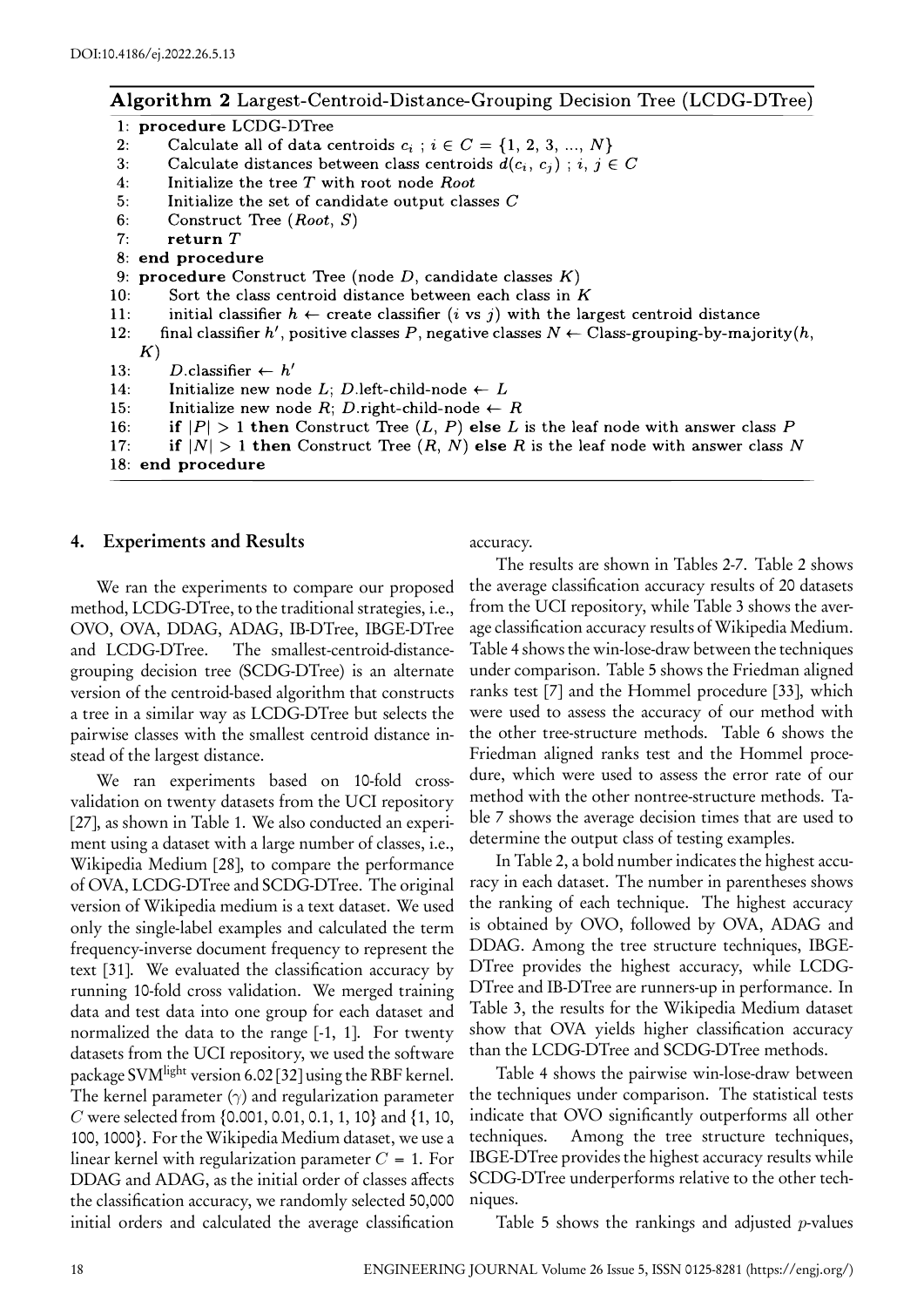| Dataset Name      | #Classes | #Attributes | #Examples |
|-------------------|----------|-------------|-----------|
| Page Block        | 5        | 10          | 5473      |
| Segment           | 7        | 18          | 2310      |
| Shuttle           | 7        | 9           | 58000     |
| Arrhyth           | 9        | 255         | 438       |
| Cardiotocography  | 10       | 21          | 2126      |
| Mfeat-Factor      | 10       | 216         | 2000      |
| Mfeat-Fourier     | 10       | 76          | 2000      |
| Mfeat-Karhunen    | 10       | 64          | 2000      |
| Optdigit          | 10       | 62          | 5620      |
| Pendigit          | 10       | 16          | 10992     |
| Primary Tumor     | 13       | 15          | 315       |
| Libras Movement   | 15       | 90          | 360       |
| Abalone           | 16       | 8           | 4098      |
| Krkopt            | 18       | 6           | 28056     |
| Spectrometer      | 21       | 101         | 475       |
| Isolet            | 26       | 34          | 7797      |
| Letter            | 26       | 16          | 20052     |
| Plant Margin      | 100      | 64          | 1600      |
| Plant Shape       | 100      | 64          | 1600      |
| Plant Texture     | 100      | 64          | 1599      |
| Wikipedia Medium* | 1027     | 160748      | 111028    |

Table 1. Experimental datasets: Twenty datasets from the UCI repository and Wikipedia Medium (\*).

of error rate from Table 2 using the Friedman aligned ranks test and the Hommel procedure between LCDG-DTree as the control algorithm and the traditional treestructure methods (IB-DTree and IBGE-DTree) as the traditional algorithms. The empirical results show that the ranking performance of IB-DTree and IBGE-DTree is better than that of LCDG-DTree. However, the adjusted *p*-values indicate that LCDG-DTree is not significantly different from IB-DTree and IBGE-DTree with a significance level less than 0.025.

Table 6 shows rankings and adjusted *p*-values of the classification error rates using the Friedman aligned ranks test and the Hommel procedure between LCDG-DTree as the control algorithms and the nontree-based methods (OVO, OVA, DDAG and ADAG) as the traditional algorithms. The empirical results show that performance of LCDG-DTree is inferior to that of OVO, OVA, DDAG and DDAG. However, the adjusted *p*values indicate that LCDG-DTree is not significantly different from OVA, DDAG and ADAG with significance levels less than 0.025.

Table 7 shows the average number of decisions required to determine the output class of a test example. The lower the average number of decisions, the faster the classification speed. The results show that IB-DTree and LCDG-DTree share the best performance in speed among the UCI datasets, while OVO is the slowest.

The experimental results show that LCDG-DTree is one of the most efficient techniques among the comparison tree-structure techniques and yields classification accuracy comparable to OVA, DDAG, ADAG, IB-DTree and IBGE-DTree. OVO provides the highest accuracy among the comparison techniques but requires a very high running time for classification. OVO is inappropriate for application to the problems with a large number of classes. For example, for Wikipedia Medium, OVO needs 526,851 decision times; hence, it is impractical and is not tested in the experiment. On the other hand, LCDG-DTree needs only 92.3 decision times. Note that IB-DTree and IBGE-DTree are also impractical for Wikipedia Medium; moreover, because they need 526,851 OVO classifiers in the training process, they cannot be tested in the experiment.

## **5. Conclusions**

We proposed the LCDG-DTree technique for calculating the data class centroids and selecting the classifier with the largest distance in the tree construction. Our technique has the advantage of training faster than the traditional tree-structure techniques IB-DTree and IBGE-DTree and presents a comparable classification performance. The classification complexity of LCDG-DTree is close to  $O(\log_2 N)$ .

To examine our technique, we ran the experiments on twenty datasets from the UCI repository and a dataset with a large number of classes, Wikipedia Medium. In summary, LCDG-DTree is the most ef-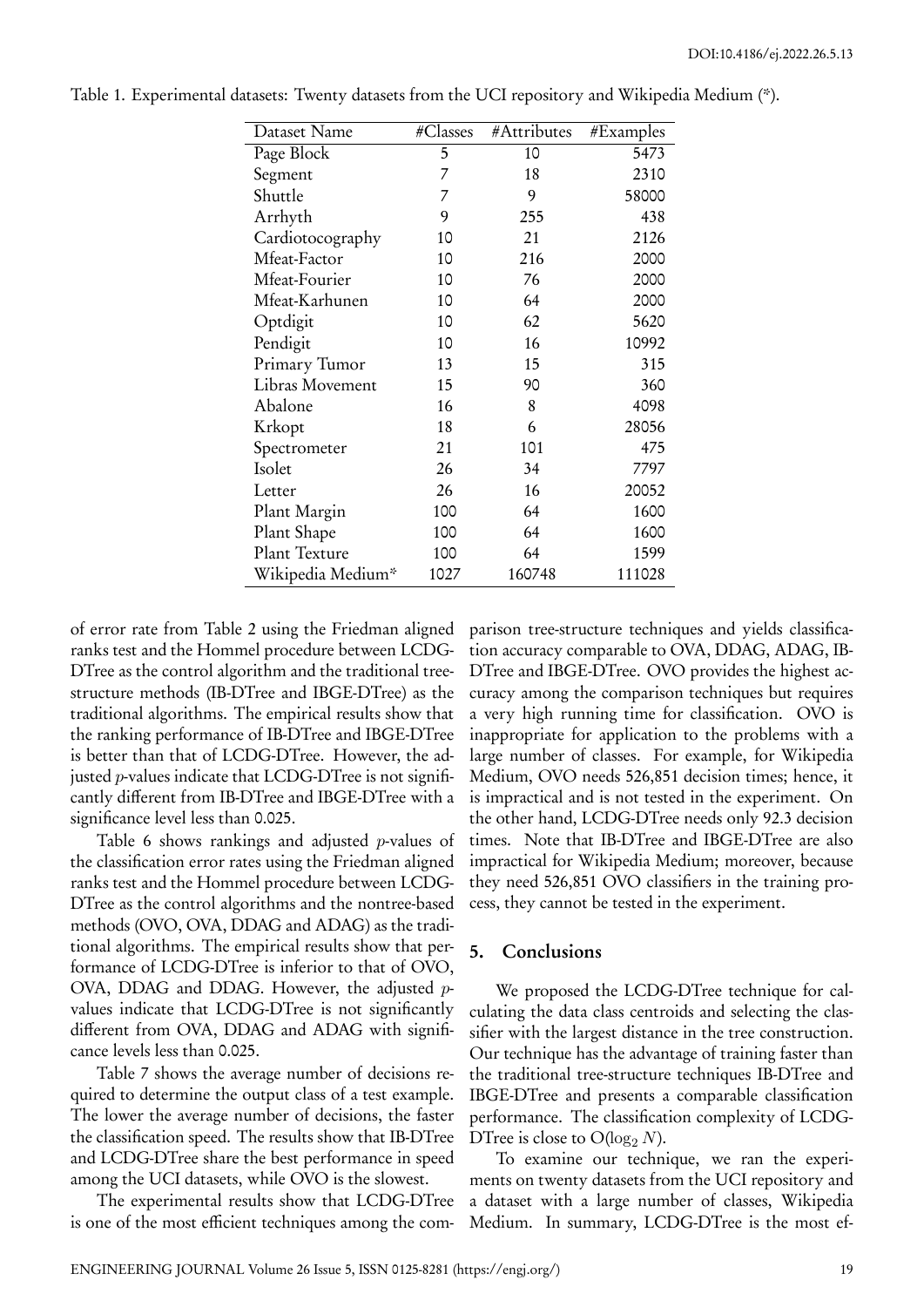| Table 2. Average classification accuracy results and their standard deviations by twenty datasets from the UCI |  |  |
|----------------------------------------------------------------------------------------------------------------|--|--|
| repository. Numbers in bold indicate the highest accuracy in each dataset, and numbers in the parentheses show |  |  |
| the accuracy ranking.                                                                                          |  |  |

| Datasets                         | <b>OVA</b>                               |            | $\overline{\text{OVO}}$ |                  | <b>DDAG</b>        |            | <b>ADAG</b>        |                  |
|----------------------------------|------------------------------------------|------------|-------------------------|------------------|--------------------|------------|--------------------|------------------|
| Page Block                       | $96.857 \pm 0.478$                       | (1)        | $96.735 \pm 0.760$      | $\overline{(3)}$ | $96.729 \pm 0.764$ | (4)        | $96.740 \pm 0.757$ | (2)              |
| Segment                          | $97.359 \pm 1.180$                       | (6)        | $97.431 \pm 0.860$      | (4)              | $97.442 \pm 0.848$ | (2)        | $97.436 \pm 0.854$ | (3)              |
| Shuttle                          | $99.914 \pm 0.053$                       | (5)        | $99.920 \pm 0.054$      | (1)              | $99.920 \pm 0.054$ | (1)        | $99.920 \pm 0.054$ | (1)              |
| Arrhyth                          | $72.603 \pm 7.041$                       | (2)        | 73.146 $\pm$ 6.222      | (1)              | $67.375 \pm 7.225$ | (8)        | $67.484 \pm 7.318$ | (7)              |
| Cardiotocography                 | $83.208 \pm 1.661$                       | (5)        | $84.431 \pm 1.539$      | (1)              | $84.241 \pm 1.609$ | (3)        | $84.351 \pm 1.607$ | (2)              |
| Mfeat-Factor                     | $98.200 \pm 1.033$                       | (2)        | $98.033 \pm 0.908$      | (4)              | $98.011 \pm 0.941$ | (6)        | $98.019 \pm 0.919$ | (5)              |
| Mfeat-fourier                    | 84.850 $\pm$ 1.528                       | (6)        | $85.717 \pm 1.603$      | (1)              | $85.702 \pm 1.589$ | (3)        | $85.708 \pm 1.585$ | (2)              |
| Mfeat-Karhunen                   | $98.000 \pm 0.943$                       | (1)        | $97.913 \pm 0.750$      | (3)              | $97.894 \pm 0.726$ | (5)        | $97.900 \pm 0.722$ | (4)              |
| Optdigit                         | $99.324 \pm 0.373$                       | (2)        | $99.964 \pm 0.113$      | (1)              | $99.288 \pm 0.346$ | (3)        | $99.288 \pm 0.346$ | (3)              |
| Pendigit                         | $99.554 \pm 0.225$                       | (4)        | $99.591 \pm 0.203$      | (1)              | $99.569 \pm 0.213$ | (3)        | $99.574 \pm 0.211$ | (2)              |
| Primary Tumor                    | $46.667 \pm 7.011$                       | (3)        | $50.212 \pm 7.376$      | (1)              | $39.278 \pm 6.419$ | (8)        | $39.486 \pm 6.483$ | (7)              |
| Libras Movement                  | $90.000 \pm 2.986$                       | (1)        | 89.074 $\pm$ 3.800      | (2)              | $89.034 \pm 3.729$ | (3)        | $89.017 \pm 3.687$ | (4)              |
| Abalone                          | $16.959 \pm 2.388$                       | (8)        | $28.321 \pm 1.516$      | (1)              | 24.093 $\pm$ 3.044 | (7)        | $24.258 \pm 3.154$ | (6)              |
| Krkopt                           | $85.750 \pm 0.769$                       | (1)        | $82.444 \pm 0.628$      | (2)              | $81.952 \pm 0.643$ | (4)        | $82.235 \pm 0.634$ | (3)              |
| Spectrometer                     | $51.579 \pm 6.256$                       | (8)        | $68.421 \pm 5.007$      | (1)              | $68.052 \pm 4.706$ | (4)        | $68.392 \pm 4.796$ | (2)              |
| Isolet                           | $94.947 \pm 0.479$                       | (1)        | $94.898 \pm 0.648$      | (2)              | $94.872 \pm 0.631$ | (4)        | $94.885 \pm 0.643$ | (3)              |
| Letter                           | $97.467 \pm 0.305$                       | (4)        | $97.813 \pm 0.382$      | (1)              | $97.746 \pm 0.357$ | (3)        | $97.787 \pm 0.360$ | (2)              |
| Plant Margin                     | $82.875 \pm 2.655$                       | (4)        | 84.401 $\pm$ 2.426      | (1)              | $84.238 \pm 2.516$ | (3)        | $84.341 \pm 2.607$ | (2)              |
| Plant Shape                      | 70.938 $\pm$ 2.783                       | (3)        | $71.182 \pm 3.295$      | (1)              | $70.922 \pm 3.393$ | (4)        | 71.090 $\pm$ 3.313 | (2)              |
| Plant Texture                    | $87.179 \pm 2.808$                       | (1)        | $86.387 \pm 2.374$      | (2)              | $86.173 \pm 2.519$ | (4)        | $86.259 \pm 2.510$ | (3)              |
| Avg. Rank                        | 3.40                                     |            | 1.70                    |                  | 4.10               |            | 3.25               |                  |
|                                  |                                          |            |                         |                  |                    |            |                    |                  |
| Datasets                         | <b>IB-DTree</b>                          |            | <b>IBGE-DTree</b>       |                  | SCDG-DTree         |            | LCDG-DTree         |                  |
|                                  |                                          | (8)        | $96.620 \pm 0.852$      | (6)              | $96.620 \pm 0.742$ | (6)        | $96.656 \pm 0.780$ |                  |
| Page Block<br>Segment            | $96.565 \pm 0.779$<br>$97.316 \pm 0.838$ |            | $97.403 \pm 1.100$      |                  | $97.143 \pm 0.821$ |            | $97.662 \pm 0.796$ | $\overline{(5)}$ |
| Shuttle                          | $99.916 \pm 0.050$                       | (7)<br>(8) | $99.910 \pm 0.053$      | (5)<br>(6)       | $99.910 \pm 0.053$ | (8)        | $99.884 \pm 0.060$ | (1)              |
| Arrhyth                          | $71.005 \pm 5.836$                       | (6)        | 72.146 $\pm$ 4.043      |                  | $72.374 \pm 4.883$ | (6)        | 72.146 $\pm$ 5.858 | (8)              |
|                                  | $83.819 \pm 1.710$                       |            | $83.161 \pm 2.490$      | (4)<br>(6)       | $82.973 \pm 3.019$ | (3)        | $83.161 \pm 1.974$ | (4)              |
| Cardiotocography<br>Mfeat-Factor | $98.000 \pm 0.768$                       | (4)<br>(7) | $98.200 \pm 0.816$      |                  | $98.000 \pm 1.000$ | (8)        | $98.250 \pm 0.791$ | (6)<br>(1)       |
| Mfeat-fourier                    | $85.200 \pm 1.605$                       | (4)        | $85.150 \pm 1.717$      | (2)<br>(5)       | $84.550 \pm 1.165$ | (7)<br>(7) | $84.200 \pm 1.874$ | (8)              |
| Mfeat-Karhunen                   | $97.450 \pm 0.879$                       | (6)        | $97.950 \pm 1.141$      |                  | $97.450 \pm 0.985$ | (6)        | $97.400 \pm 0.775$ | (8)              |
| Optdigit                         | $99.164 \pm 0.288$                       | (5)        | $99.093 \pm 0.395$      | (2)<br>(7)       | $99.021 \pm 0.484$ | (8)        | $99.146 \pm 0.418$ | (6)              |
| Pendigit                         | $99.445 \pm 0.198$                       |            | $99.454 \pm 0.318$      | (5)              | $99.381 \pm 0.226$ | (8)        | $99.454 \pm 0.172$ |                  |
| Primary Tumor                    | $47.937 \pm 4.567$                       | (7)<br>(2) | $44.762 \pm 5.478$      | (4)              | $43.810 \pm 8.373$ | (6)        | $44.762 \pm 8.531$ | (5)<br>(4)       |
| Libras Movement                  | $88.056 \pm 3.479$                       | (6)        | $88.056 \pm 3.057$      | (6)              | $86.667 \pm 4.864$ | (8)        | $88.889 \pm 2.928$ |                  |
| Abalone                          | $25.281 \pm 0.904$                       | (5)        | $26.745 \pm 0.809$      | (3)              | $26.403 \pm 0.823$ | (4)        | $28.306 \pm 1.661$ | (5)              |
| Krkopt                           | 79.006 $\pm$ 0.792                       | (8)        | $80.610 \pm 1.039$      |                  | $80.596 \pm 0.840$ | (6)        | $79.502 \pm 1.045$ | (2)              |
| Spectrometer                     | $68.211 \pm 3.397$                       | (3)        | $67.789 \pm 6.296$      | (5)<br>(5)       | 65.474 $\pm$ 4.790 | (6)        | 64.211 $\pm$ 5.244 | (7)              |
| Isolet                           | $93.639 \pm 0.261$                       | (6)        | $94.011 \pm 0.640$      | (5)              | $93.151 \pm 0.832$ | (8)        | $93.587 \pm 0.878$ | (7)<br>(7)       |
| Letter                           | $96.135 \pm 0.312$                       | (8)        | $96.409 \pm 0.344$      | (5)              | $96.140 \pm 0.282$ | (7)        | $96.225 \pm 0.515$ | (6)              |
| Plant Margin                     | $80.563 \pm 3.638$                       | (5)        | 79.313 $\pm$ 2.863      | (6)              | $75.563 \pm 3.947$ | (8)        | $78.188 \pm 1.754$ |                  |
| Plant Shape                      | $67.000 \pm 2.853$                       | (5)        | $66.750 \pm 2.408$      | (6)              | $64.063 \pm 2.504$ | (8)        | $64.438 \pm 2.771$ | (7)<br>(7)       |
| Plant Texture                    | $80.425 \pm 3.602$                       | (6)        | $80.863 \pm 2.828$      | (5)              | $78.111 \pm 3.588$ | (7)        | 77.423 $\pm$ 4.438 | (8)              |

Table 3. Average classification accuracy results and their standard deviation by the Wikipedia Medium. Numbers in bold indicates the highest accuracy in each dataset.

| Datasets         | ЭVА                | SCDG-DTree       | LCDG-DTree       |  |
|------------------|--------------------|------------------|------------------|--|
| Wikipedia Medium | $65.289 \pm 0.381$ | $54.109 + 0.356$ | $57.500 + 0.581$ |  |

Table 4. Win-lose-draw comparisons between the row techniques (on the side) to the column techniques (on the top)

|   |                   | OVO                      | <b>DDAG</b>              | ADAG         | <b>IB-DTree</b> | <b>IBGE-DTree</b> | SCDG-DTree   | LCDG-DTree   |
|---|-------------------|--------------------------|--------------------------|--------------|-----------------|-------------------|--------------|--------------|
|   | OVA               | $7 - 13 - 0$             | $11 - 9 - 0$             | 10-10-0      | 14-6-0          | $15 - 4 - 1$      | $18 - 2 - 0$ | $16 - 4 - 0$ |
|   | OVO               |                          | $11 - 8 - 1$             | $17 - 3 - 0$ | $20 - 0 - 0$    | $18 - 2 - 0$      | $20 - 0 - 0$ | $18 - 2 - 0$ |
|   | DDAG              |                          | $\overline{\phantom{a}}$ | $2 - 16 - 2$ | $16 - 4 - 0$    | $15 - 5 - 0$      | $17 - 3 - 0$ | $15 - 5 - 0$ |
| ٠ | ADAG              | $\overline{\phantom{a}}$ | ۰                        | ۰            | $17 - 3 - 0$    | $15 - 5 - 0$      | $17 - 3 - 0$ | $15 - 5 - 0$ |
|   | IB-DTree          | $\overline{\phantom{a}}$ | ٠                        | ٠            | ٠               | $8 - 11 - 1$      | $13 - 5 - 2$ | $11-9-0$     |
|   | <b>IBGE-DTree</b> |                          | ۰                        |              |                 |                   | $18 - 1 - 1$ | $12 - 6 - 4$ |
|   | SCDG-DTree        |                          | ۰                        |              |                 |                   |              | $7 - 13 - 0$ |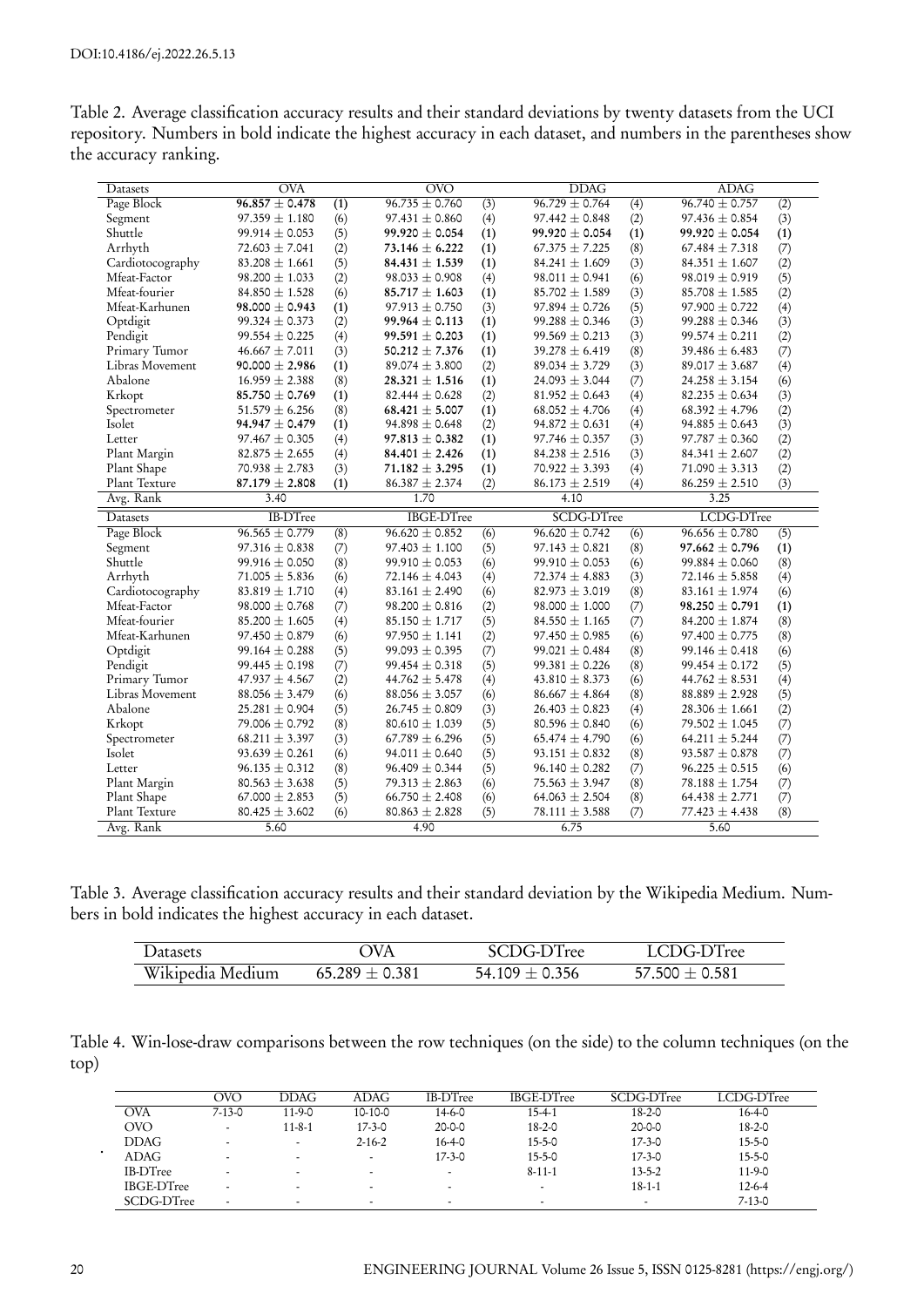Table 5. Rankings and adjusted *p*-values of error rates using the Friedman aligned ranks test and the Hommel procedure between LCDG-DTree as the control algorithm and the tree-structure methods (IB-DTree and IBGE-DTree) as the traditional algorithm. Numbers in bold mean that the result is a significant difference.

|                              |                   |        | Ranking Adjusted <i>p</i> -values |
|------------------------------|-------------------|--------|-----------------------------------|
| Traditional methods IB-DTree |                   | 32.375 | 0.2001653                         |
|                              | <b>IBGE-DTree</b> | 33.825 | 0.1226769                         |
| Control Method               | LCDG-DTree        | 25.300 | -                                 |

Table 6. Rankings and adjusted *p*-values of error rates using the Friedman aligned ranks test and the Hommel procedure between LCDG-DTree as the control algorithm and nontree-structure methods (OVO, OVA, DDAG and ADAG) as the traditional algorithm. Numbers in bold mean that the result is a significant difference.

|                         |             | Ranking | Adjusted $p$ -values     |
|-------------------------|-------------|---------|--------------------------|
| Traditional methods OVO |             | 67.550  | 1.9735E-4                |
|                         | <b>OVA</b>  | 52,900  | 0.0335435                |
|                         | <b>DDAG</b> | 48,400  | 0.1020463                |
|                         | ADAG        | 50.250  | 0.0662594                |
| Control Method          | LCDG-DTree  | 33,400  | $\overline{\phantom{0}}$ |

Table 7. Average number of decision times. Numbers in bold indicates the lowest decision times in each dataset.

| Datasets         | <b>OVA</b> | OVO  | DDAG | ADAG           | <b>IB-DTree</b> | <b>IBGE-DTree</b> | SCDG-DTree | LCDG-DTree |
|------------------|------------|------|------|----------------|-----------------|-------------------|------------|------------|
| Page Block       | 5          | 10   | 4    | $\overline{4}$ | 3.790           | 3.831             | 3.832      | 2.963      |
| Segment          |            | 21   | 6    | 6              | 2.858           | 3.009             | 3.564      | 3.748      |
| Shuttle          |            | 21   | 6    | 6              | 4.998           | 5.019             | 4.667      | 2.430      |
| Arrhyth          | 9          | 36   | 8    | 8              | 5.258           | 5.418             | 5.475      | 6.219      |
| Cardiotocography | 10         | 45   | 9    | 9              | 3.487           | 3.807             | 3.813      | 4.531      |
| Mfeat-factor     | 10         | 45   | 9    | 9              | 3.473           | 3.754             | 3.818      | 3.492      |
| Mfeat-fourier    | 10         | 45   | 9    | 9              | 3.522           | 3.786             | 3.545      | 3.704      |
| Mfeat-karhunen   | 10         | 45   | 9    | 9              | 3.435           | 3.859             | 4.035      | 3.455      |
| Optdigit         | 10         | 45   | 9    | 9              | 3.399           | 4.566             | 4.045      | 3.814      |
| Pendigit         | 10         | 45   | 9    | 9              | 3.487           | 3.491             | 3.785      | 3.413      |
| Primary Tumor    | 13         | 78   | 12   | 12             | 5.391           | 7.610             | 7.181      | 4.844      |
| Libras Movement  | 15         | 105  | 14   | 14             | 4.325           | 4.411             | 5.197      | 4.267      |
| Abalone          | 16         | 120  | 15   | 15             | 8.768           | 7.626             | 9.561      | 5.368      |
| Krkopt           | 18         | 153  | 17   | 17             | 3.957           | 5.083             | 4.449      | 5.349      |
| Spectrometer     | 21         | 210  | 20   | 20             | 4.411           | 4.613             | 5.000      | 5.162      |
| Isolet           | 26         | 325  | 25   | 25             | 5.064           | 5.323             | 5.668      | 5.022      |
| Letter           | 26         | 325  | 25   | 25             | 4.922           | 5.910             | 5.100      | 5.198      |
| Plant Margin     | 100        | 4950 | 99   | 99             | 6.973           | 7.576             | 7.922      | 7.464      |
| Plant Shape      | 100        | 4950 | 99   | 99             | 6.965           | 7.446             | 8.496      | 7.505      |
| Plant Texture    | 100        | 4950 | 99   | 99             | 7.022           | 8.329             | 8.038      | 7.567      |
| Wikipedia Medium | 1027       |      |      | ٠              |                 |                   | 71.772     | 92.345     |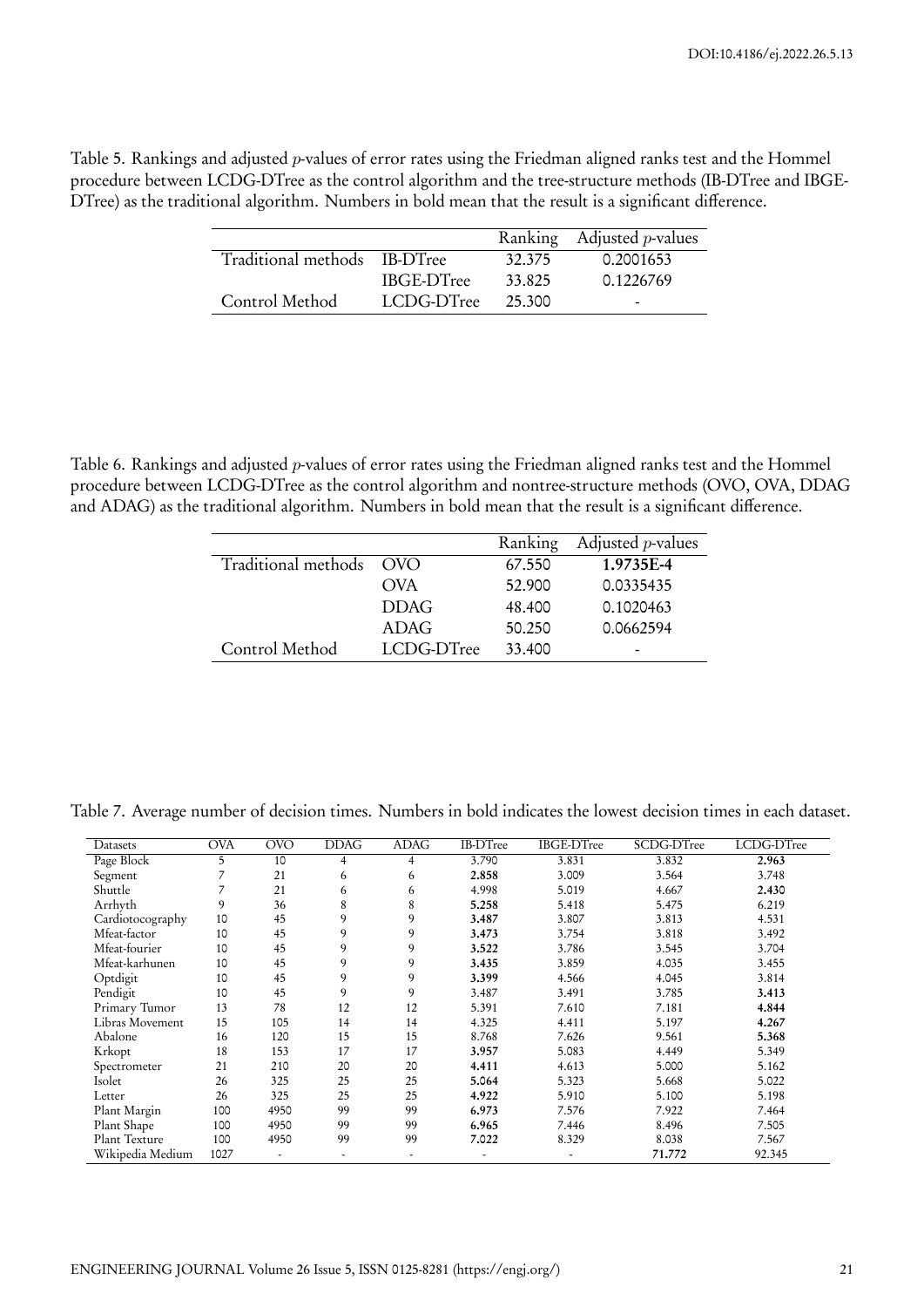ficient technique that provides a solution quickly and [12] F. Takahashi and S. Abe, "Optimizing Directed with comparable accuracy to OVA, DDAG, ADAG IB-DTree and IBGE-DTree.

### **Acknowledgments**

This research was supported by the Royal Golden Jubilee PhD Program, the Thailand Research Fund and the Ratchadapisek Sompote Fund for Postdoctoral Fellowship, Chulalongkorn University.

## **References**

- [1] V. N. Vapnik, *Statistical Learning Theory*, 1998.
- [2] ——, "An Overview of Statistical Learning Theory." *IEEE Transactions on Neural Networks*, vol. 10, no. 5, pp. 988–99, 1999.
- [3] E. J. Bredensteiner and K. P. Bennett, "Multicategory Classification by Support Vector Machines," *Computational Optimization*, vol. 12, no. 1-3, pp. 53–79, 1999.
- [4] K. Crammer and Y. Singer, "On The Learnability and Design of Output Codes for Multiclass Problems," *Machine Learning*, vol. 47, no. 2-3, pp. 201– 233, 2002.
- [5] C. Hsu and C. Lin, "A Comparison of Methods for Multiclass Support Vector Machines," *Neural Networks, IEEE Transactions on*, vol. 13, no. 2, pp. 415–425, 2002.
- [6] S. Knerr, L. Personnaz, and G. Dreyfus, "Singlelayer Learning Revisited: A Stepwise Procedure for Building and Training A Neural Network," *Neurocomputing*, no. 68, pp. 41–50, 1990.
- [7] J. Friedman, "Another approach to polychotomous classification," *Technical Report*, 1996.
- [8] T. Hastie and R. Tibshirani, "Classification by Pairwise Coupling," *Annals of Statistics*, vol. 26, no. 2, pp. 451–471, 1998.
- [9] M. A. Kumar and M. Gopal, "Reduced one-againstall method for multiclass svm classification," *Expert Systems with Applications*, vol. 38, pp. 14 238– 14 248, 2011.
- [10] J. Platt, N. Cristianini, and J. Shawe-Taylor, "Large Margin DAGs for Multiclass Classification," *Advances in Neural Information Processing Systems*, pp. 547–553, 2000.
- [11] B. Kijsirikul, N. Ussivakulz, and P. Road, "Multiclass Support Vector Machines Using Adaptive Directed Acyclic Graph," *International Joint Conference on Neural Networks*, vol. 2, no. 6, pp. 980–985, 2002.
- Acyclic Graph Support Vector Machines," *Proceedings of Artificial Neural Networks in Pattern Recognition (ANNPR 2003)*, no. 1, pp. 166–70, 2003.
- [13] B. Fei and J. Liu, "Binary Tree of SVM: A New Fast Multiclass Training and Classification Algorithm," *IEEE Transactions on Neural Networks*, vol. 17, no. 3, pp. 696–704, 2006.
- [14] P. Songsiri, B. Kijsirikul, and T. Phetkaew, "Information-based dichotomization: A method for multiclass support vector machines," in *2008 IEEE International Joint Conference on Neural Networks (IEEE World Congress on Computational Intelligence)*, 2008, pp. 3284–3291.
- [15] J. Chen, C. Wang, and R. Wang, "Adaptive binary" tree for fast svm multiclass classification," *Neurocomputing*, vol. 72, no. 13-15, pp. 3370–3375, 2009.
- [16] M. Bala and R. K. Agrawal, "Optimal Decision Tree Based Multi-class Support Vector Machine," *Informatica*, vol. 35, pp. 197–209, 2011.
- [17] P. Kantavat, B. Kijsirikul, P. Songsiri, K.-I. Fukui, and M. Numao, "Efficient decision trees for multi-class support vector machine using entropy and generalization error estimation," *International Journal of Applied Mathematics and Computer Science*, vol. 28, no. 4, pp. 705–717, 2018.
- [18] F. Takahashi and S. Abe, "Decision-tree-based Multiclass Support Vector Machines," *In Neural Information Processing IEEE, 2002. ICONIP'02. Proceedings of the 9th International Conference on*, vol. 3, pp. 1418–1488, 2002.
- [19] G. Madzarov, D. Gjorgjevikj, and I. Chorbev, "A Multi-class SVM Classifier Utilizing Binary Decision Tree Support Vector Machines for Pattern Recognition," *Electrical Engineering*, vol. 33, no. 1, pp. 233–241, 2009.
- [20] S. Cheong, S. Hoon Oh, and S.-Y. Lee, "Support" vector machines with binary tree architecture for multi-class classification," *Neural Information Processing Letter*, vol. 2, no. 3, pp. 47–51, 2004.
- [21] H. Lei and V. Govindaraju, "Half-against-half multi-class support vector machines," in *MCS'05 Proceedings of the 6th international conference on Multiple Classifier*, Seaside, CA, 2005.
- [22] B. Liu, L. Cao, P. S. Yu, and C. Zhang, "Multispace-mapped svms for multi-class classification," in *Proceedings of Eighth IEEE International Conference on Data Mining*, vol. 8, 2008, pp. 911–916.
- [23] M. A. Kumar and M. Gopal, "Fast multiclass svm classification using decision tree based one-againstall method," *Neural Processing Letters*, vol. 32, no. 3, pp. 311–323, 2010.